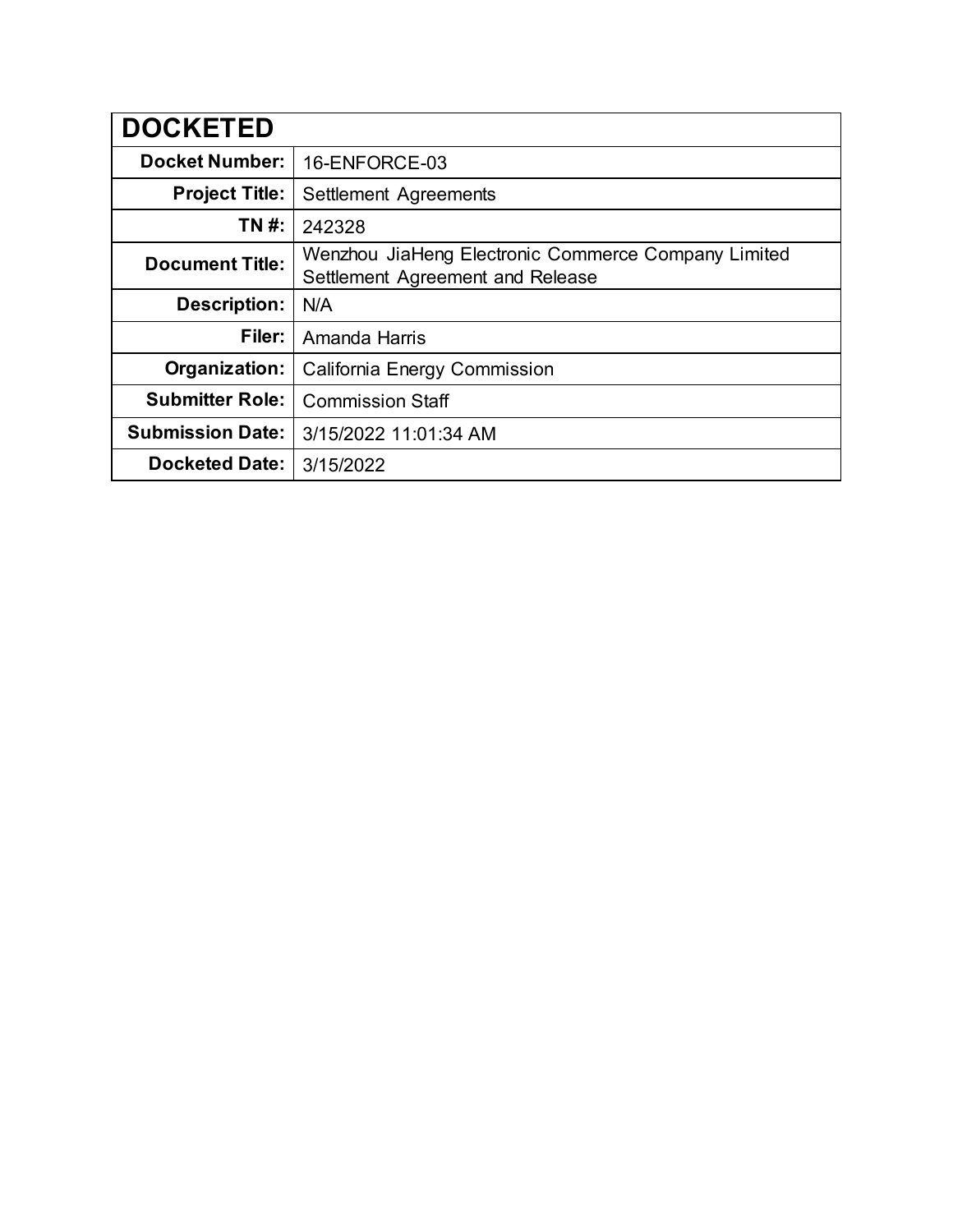CALIFORNIA ENERGY COMMISSION and WENZHOU JIAHENG ELECTRONIC COMMERCE CO. LTD Page 1 OF 5

# **SETTLEMENT AGREEMENT AND RELEASE**

This Settlement Agreement and Release (Agreement) is entered into between the California Energy Commission (CEC), with its principal office at 715 P Street, Sacramento, California 95814, and Wenzhou JiaHeng Electronic Commerce Company Limited (WJE), with a place of business at 117 Haichang Road, Haigong Street, Binhai Industrial Zone, Wenzhou Zhejiang, China, 325000, collectively referred to as the Parties.

## **I. RECITALS**

(1) CEC's Appliance Efficiency Regulations at California Code of Regulations, Title 20, Article 4, sections [1](#page-1-0)601-1609 (Appliance Efficiency Regulations),<sup>1</sup> set forth the requirements to sell or offer for sale regulated appliances in California. The pertinent requirements include:

- Testing: The appliance is tested as required in section 1603, using the applicable test method set forth in section 1604.
- Efficiency: The appliance meets the required efficiency standards set forth in sections 1605.2 or 1605.3.
- Marking: The appliance is correctly marked and labeled as required under section 1607.
- Certification: The appliance is certified to CEC and appears in CEC's most recent Modernized Appliance Efficiency Database System (MAEDbS) as required under section 1606.

(2) CEC's enforcement authority includes the removal of non-complying appliances from MAEDbS, as set forth in section 1608, and the issuance of administrative civil penalties under section 1609.

(3) WJE manufactures and sells several models of Doiliese brand showerheads that it sells or offers for sale in California, either directly or through retailers or distributors.

(4) Doiliese brand plumbing fittings are subject to the testing, efficiency, marking, and certification requirements for this appliance class as described in paragraph I(1) above.

(5) From November 2020 to August 2021, WJE sold or offered for sale through retailers or distributors Doiliese brand showerheads in California, that that were not listed in MAEDbS as required in section 1606, did not meet the efficiency standards set forth in section 1605.3(h) when tested using the appropriate test method as described in section 1604(h), and were not marked as required in section 1607.

<span id="page-1-0"></span> $<sup>1</sup>$  All references are to California Code of Regulations, Title 20, Article 4, unless otherwise specified.</sup>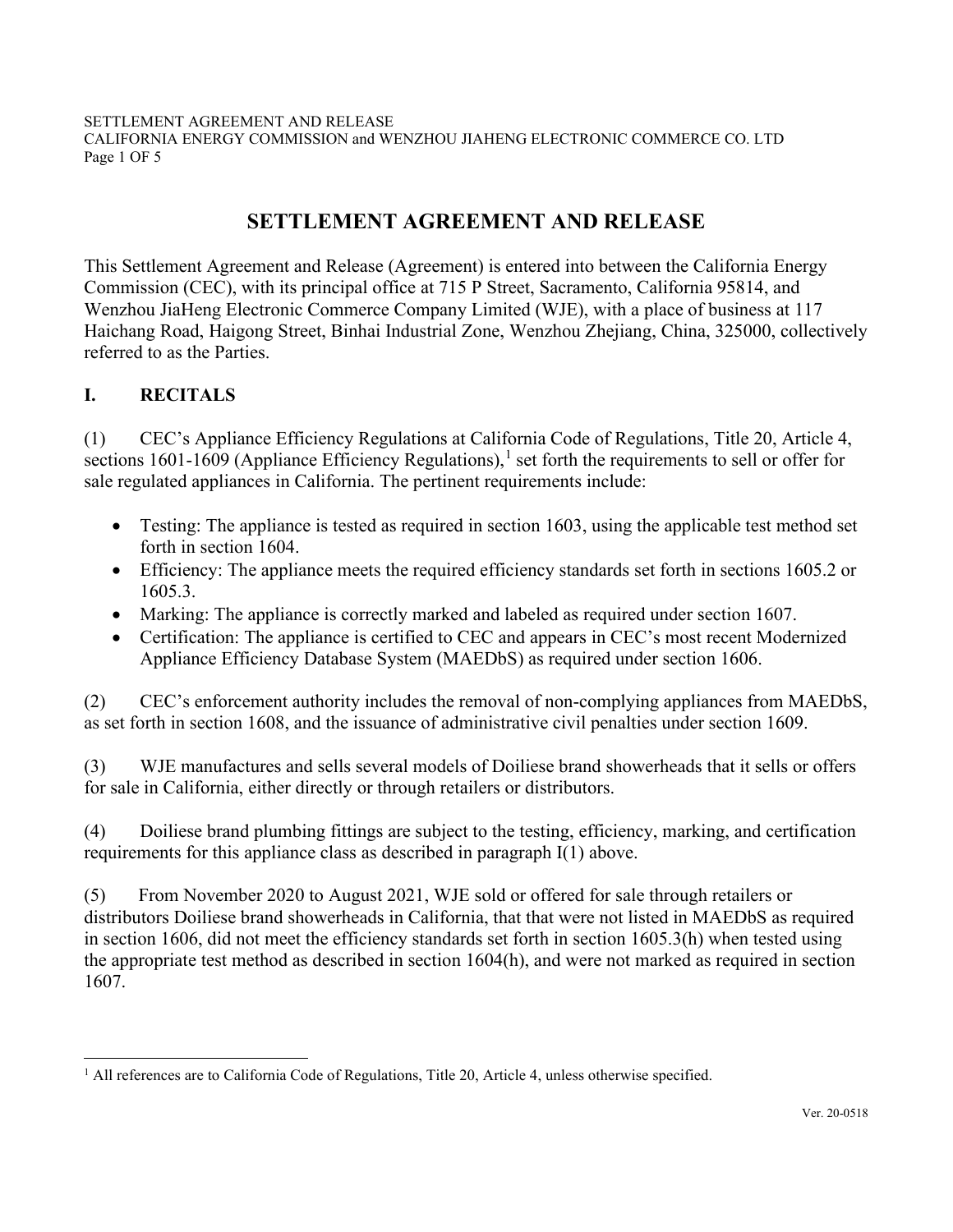CALIFORNIA ENERGY COMMISSION and WENZHOU JIAHENG ELECTRONIC COMMERCE CO. LTD Page 2 OF 5

(6) Based on the above Recitals, CEC, through adjudication, could impose penalties for each violation alleged, obtain injunctive relief to prohibit WJE from continuing to sell or offer for sale, noncompliant showerheads in California, and take any other enforcement action as allowed by law.

(7) Section 1609(b)(3) and California Public Resources Code section  $25402.11(a)(2)$  identify the following factors CEC shall consider when determining the amount of an administrative civil penalty:

- The nature and seriousness of the violation.
- The persistence of the violation, meaning a responsible person's history of past violations of the Appliance Efficiency Regulations over the previous seven years.
- The number of violations arising from the course of conduct that is subject of the enforcement proceeding.
- The length of time over which the violation occurred.
- The willfulness of the persons responsible for the violation.
- The harm to consumers and to the state that resulted from the amount of energy wasted due to the violation.
- The number of persons responsible for the violation.
- The efforts of the persons responsible for the violation to correct the violation prior to initiation of an enforcement action by CEC.
- The cooperation, by the persons responsible for the violation, with CEC during its investigation.
- The assets, liabilities, and net worth of the persons responsible for the violation. This information will be considered to reduce the administrative civil penalty amount, should a responsible person or persons elect to provide asset, liability, and net worth documentation to the Executive Director to demonstrate that a reduction in a penalty amount is necessary to avoid an undue burden.

(8) Penalties must be set at levels sufficient to deter violations. In developing this Agreement CEC considered the facts of the case and applied the above factors to determine an appropriate settlement. Further, in this case WJE cooperated with CEC in the investigation by promptly testing, certifying, and marking the units; notifying retailers and removing the non-compliant units from the California market; and by providing to CEC sales data of non-compliant units. The efforts by WJE saved CEC time and resources in investigating the violations and minimized the impacts on the competitive business environment and energy consumption and the environment in California, from the non-compliant units.

(9) WJE is willing to enter into this Agreement solely for the purpose of settlement and resolution of this matter with CEC. CEC accepts this Agreement in termination of this matter. Accordingly, the Parties agree to resolve this matter completely by means of this Agreement, without the need for adjudication.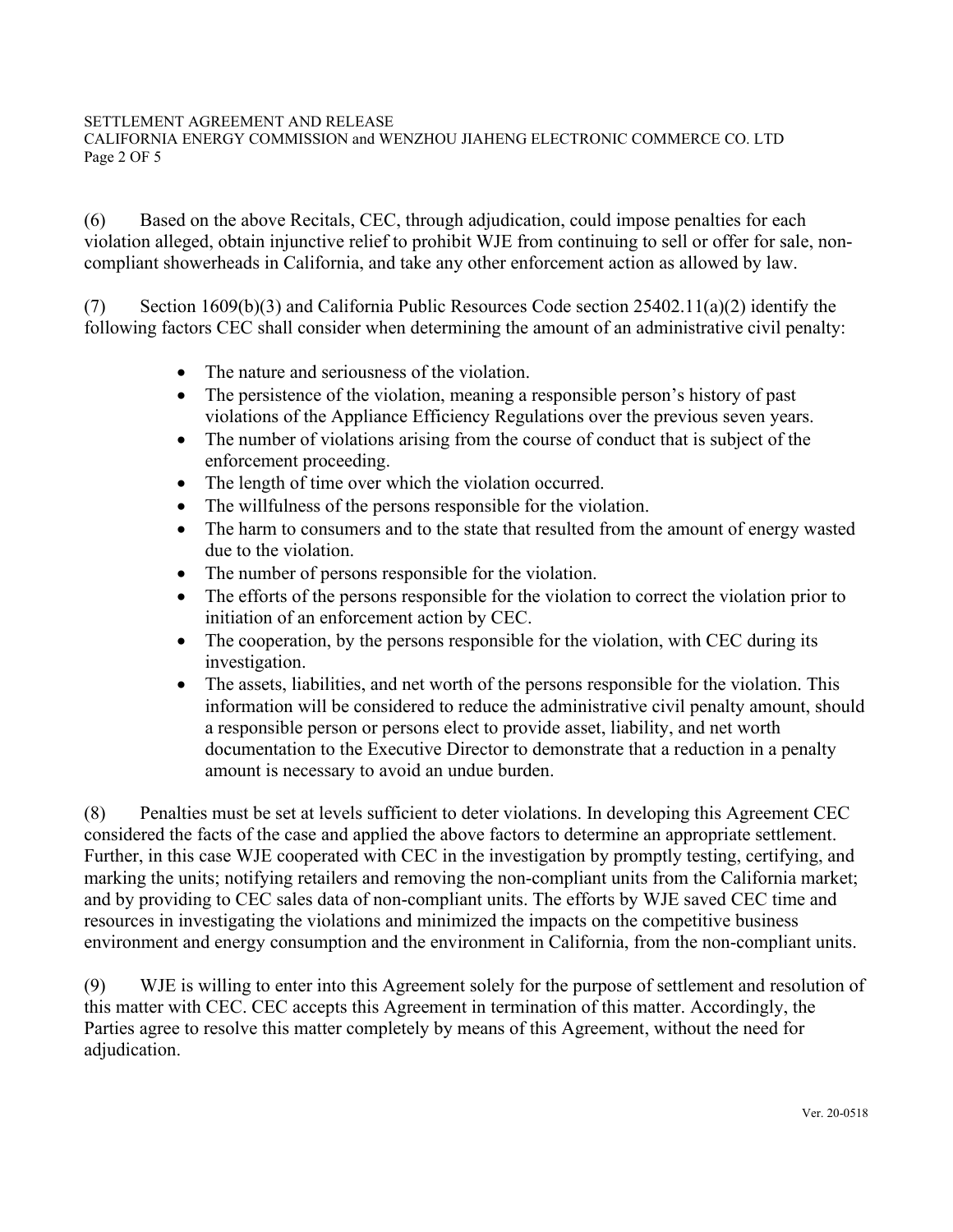CALIFORNIA ENERGY COMMISSION and WENZHOU JIAHENG ELECTRONIC COMMERCE CO. LTD Page 3 OF 5

## **II. TERMS AND RELEASE**

In consideration of the Recitals listed above which are incorporated into this section by reference, and the mutual agreements set forth below, CEC and WJE agree as follows:

(1) This Agreement covers Doiliese brand showerhead model numbers ZD-SC-C-5-002 and FYR-PT-5-01C.

(2) For selling or offering for sale in California, plumbing fittings identified in paragraph I(5), whose model numbers are identified in paragraph II(1) that did not meet the energy efficiency standards prescribed by section 1605.3, were not certified to MAEDbS as required by section 1606, and were not marked per section 1607, and, in consideration of the factors listed in paragraph I(7) and I(8) above,

WJE shall pay as an administrative civil penalty the total sum of \$22,000.00. Payment shall be made by electronic transfer to the California Energy Commission, in four monthly payments of \$5,500.00 each, as shown below:

| Payment<br><b>Number</b> | <b>Due Date</b> | Amount     |
|--------------------------|-----------------|------------|
|                          | March 1, 2022   | \$5,500.00 |
|                          | April 1, 2022   | \$5,500.00 |
|                          | May 1, 2022     | \$5,500.00 |
|                          | June 1, 2022    | \$5,500.00 |

Effect of untimely payment: If any payment is more than 15 days late, the entire remaining balance becomes immediately due and payable. In addition, if CEC takes action to enforce this Agreement, WJE shall pay all costs of investigating and prosecuting the action, including expert fees, reasonable attorney's fees, and costs.

It is agreed that if WJE, including its subsidiary or parent company, at any time becomes insolvent, or makes an assignment for the benefit of creditors or similar action adversely involving WJE, its subsidiary, or parent company, or a proceeding or petition under any bankruptcy, reorganization, arrangement of debt, insolvency, readjustment of debt, or receivership law or statute is filed by or against WJE, its subsidiary, or parent company, or a trustee in bankruptcy, custodian, receiver or agent is appointed or authorized to take charge of any of WJE's, its subsidiary's, or parent company's properties, or if any deposit account or other property of WJE's, its subsidiary, or parent company be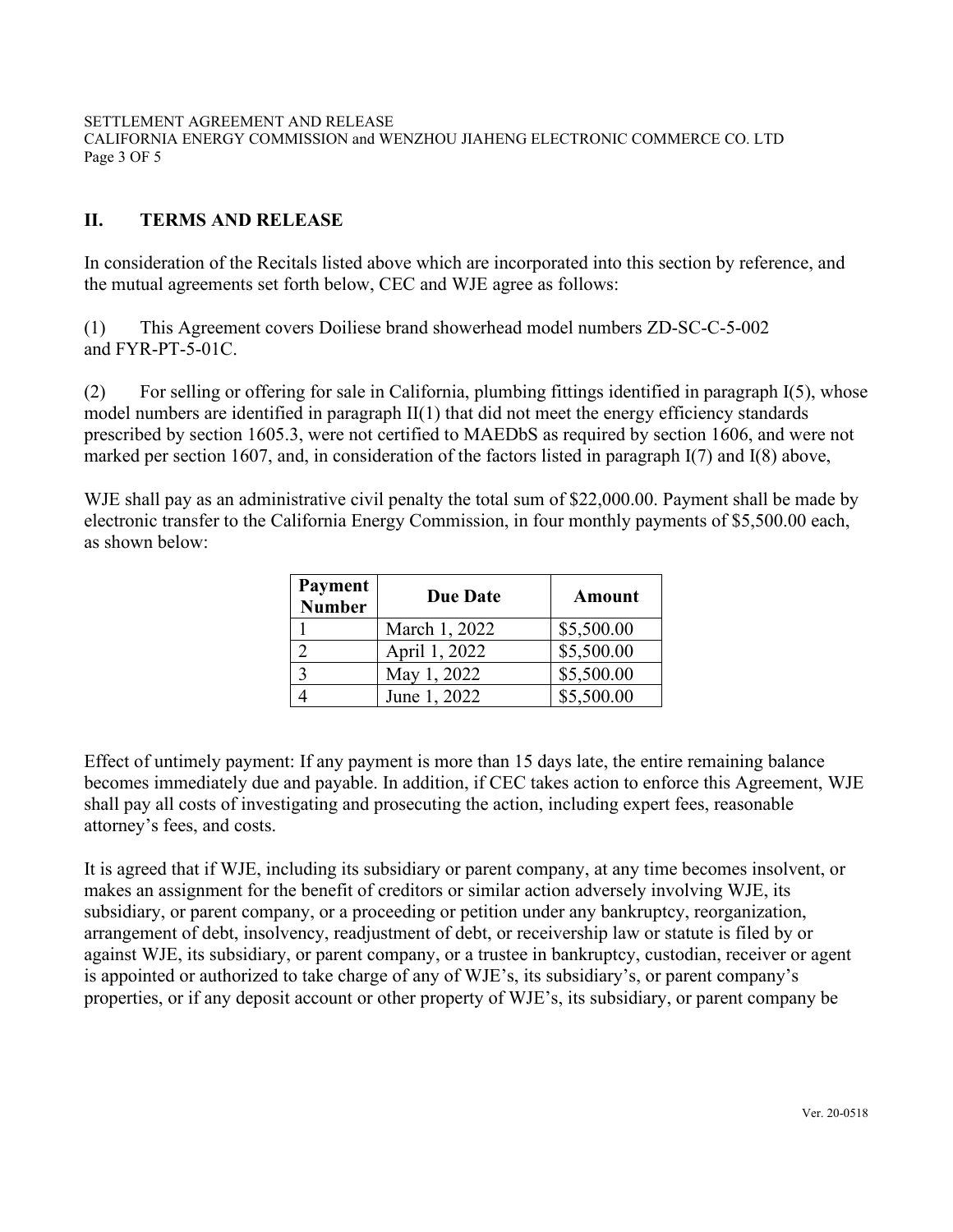CALIFORNIA ENERGY COMMISSION and WENZHOU JIAHENG ELECTRONIC COMMERCE CO. LTD Page 4 OF 5

attempted to be obtained or held by writ of execution, garnishment, attachment, condemnation, levy, forfeiture or other legal process, or WJE, its subsidiary, or parent company takes any action to authorize any of the foregoing, the entire remaining balance becomes immediately due and payable without notice or demand.

(3) WJE also agrees to take each of the following actions for any and all regulated appliance it will sell or offer for sale in California:

- a. Test all basic models, utilizing the applicable test method, to ensure conformance with the Appliance Efficiency Regulations
- b. Certify all basic models in MAEDbS, and ensure listings are kept current and up to date.
- c. Add the required marking to the unit.

(4) This Agreement shall apply to and be binding upon WJE and its principals, officers, directors, receivers, trustees, employees, successors and assignees, subsidiary and parent corporations, and upon CEC and any successor agency that may have responsibility for and jurisdiction over the subject matter of this Agreement.

(5) In consideration of the payment specified above, CEC hereby releases WJE and its parent corporation, principals, directors, officers, agents, employees, shareholders, subsidiaries, predecessors, and successors from any and all claims for violations of section 1608 (efficiency, marking, certification), relating to the time frame and appliances identified in paragraph I(5), whose model numbers are identified in paragraph II(1).

(6) This Agreement constitutes the entire agreement and understanding between CEC and WJE concerning the claims and settlement in this Agreement, and this Agreement fully supersedes and replaces any and all prior negotiations and agreement of any kind or nature, whether written or oral, between CEC and WJE concerning these claims.

(7) No agreement to modify, amend, extend, supersede, terminate, or discharge this Agreement, or any portion thereof, shall be valid or enforceable unless it is in writing and signed by all Parties to this Agreement.

(8) WJE further agrees that if the subject matter of this Agreement comes before CEC in an administrative adjudication, neither any member of CEC, nor the Executive Director, shall be disqualified because of prior consideration of this Agreement.